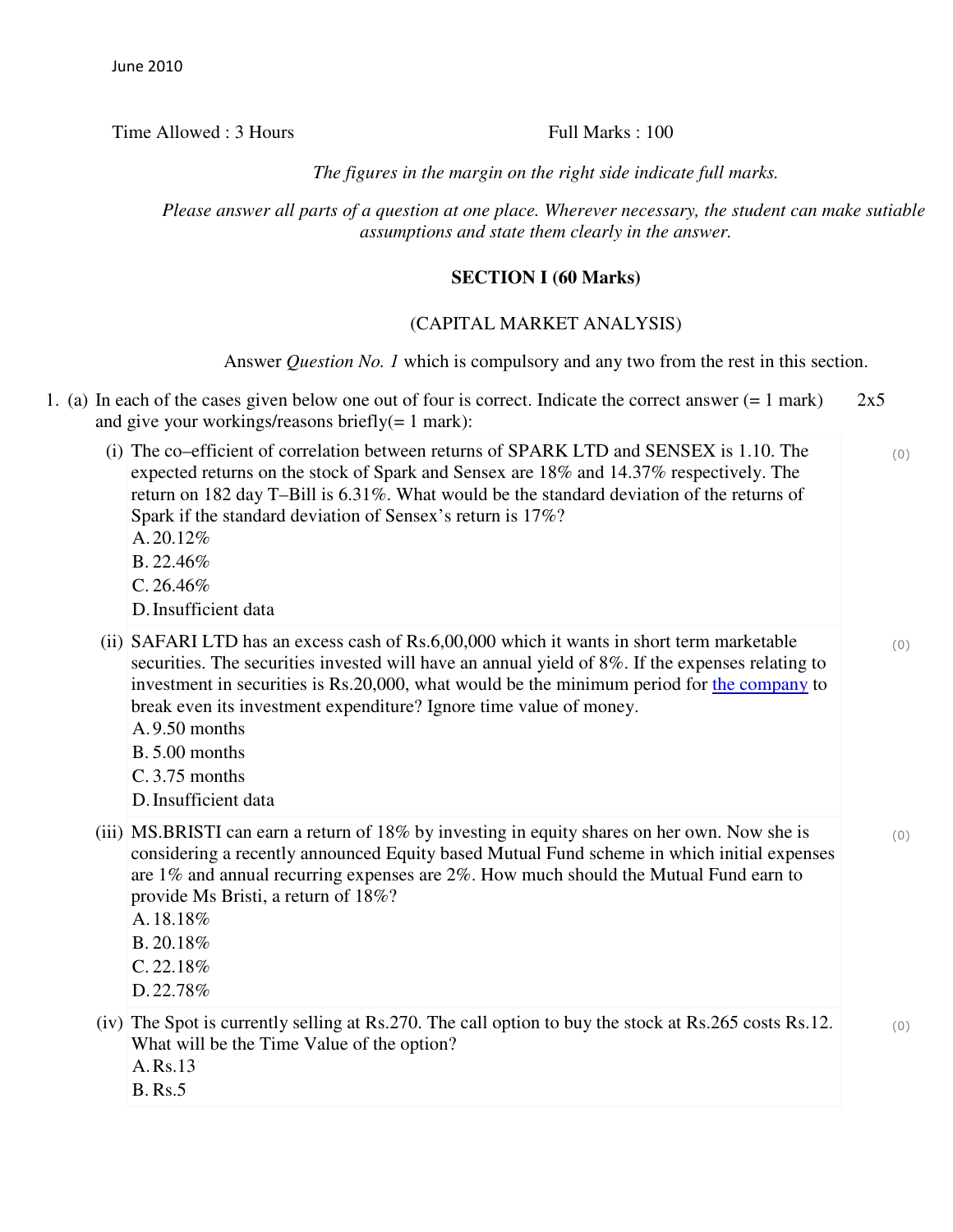June 2010

| C. Rs.17<br>D.Rs.7                                                                                                                                                                                                                                                                                                        |     |
|---------------------------------------------------------------------------------------------------------------------------------------------------------------------------------------------------------------------------------------------------------------------------------------------------------------------------|-----|
| (v) The Spot value of Nifty is 4430. An investor bought a one month Nifty for 4410 call option of<br>a premium of Rs.12. The option is:<br>A. In the money<br>B. At the money<br>C. Out of the money<br>D. Insufficient data                                                                                              | (0) |
| (b) Choose the most appropriate one from the stated options and write it down. (Only indicate A, B, C,<br>D as you think correct):                                                                                                                                                                                        | 1x5 |
| (i) There will be no conflict in ranking between Sharpe's ratio and Treynor's ratio, if the<br>portfolio has:<br>A. Zero unsystematic risk<br>B. Zero systematic risk<br>C. Zero total risk<br>D. Equal amount of systematic risk and unsystematic risk                                                                   | (0) |
| (ii) MS.ANKITA, an employee of MERLIN LTD was not able to earn profit from the                                                                                                                                                                                                                                            |     |
| information she had about the likely profit figure for the company, even after trying for an<br>extended period of time. This means that the market is exhibiting:<br>A. Weak form of market efficiency<br>B. Semi-strong form of market efficiency<br>C. Super-strong form of market efficiency<br>D. Inefficient market | (0) |
| (iii) SEBI (Disclosure and Investors Protection)Guidelines 2000 are applicable to:<br>A. All public issues by listed and unlisted Companies<br><b>B.</b> Public sector Banks<br>C. Infrastructure Companies<br>$D.$ Both $(B)$ and $(C)$ above                                                                            | (0) |
| (iv) RBI has permitted some of the financial institutions like IDBI, ICICI etc. to borrow on the<br>strength of money market instruments for a period of ___________ months to ___________ month<br>A.6, 9<br>B. 3, 12<br>C.3, 6<br>D. 1, 12                                                                              | (0) |
| (v) IRDA Act was passed in the year<br>A.1987<br>B. 1993<br>C. 1999<br>D. 2003                                                                                                                                                                                                                                            | (0) |

(c) Fill up the blanks with appropriate answers: 1x5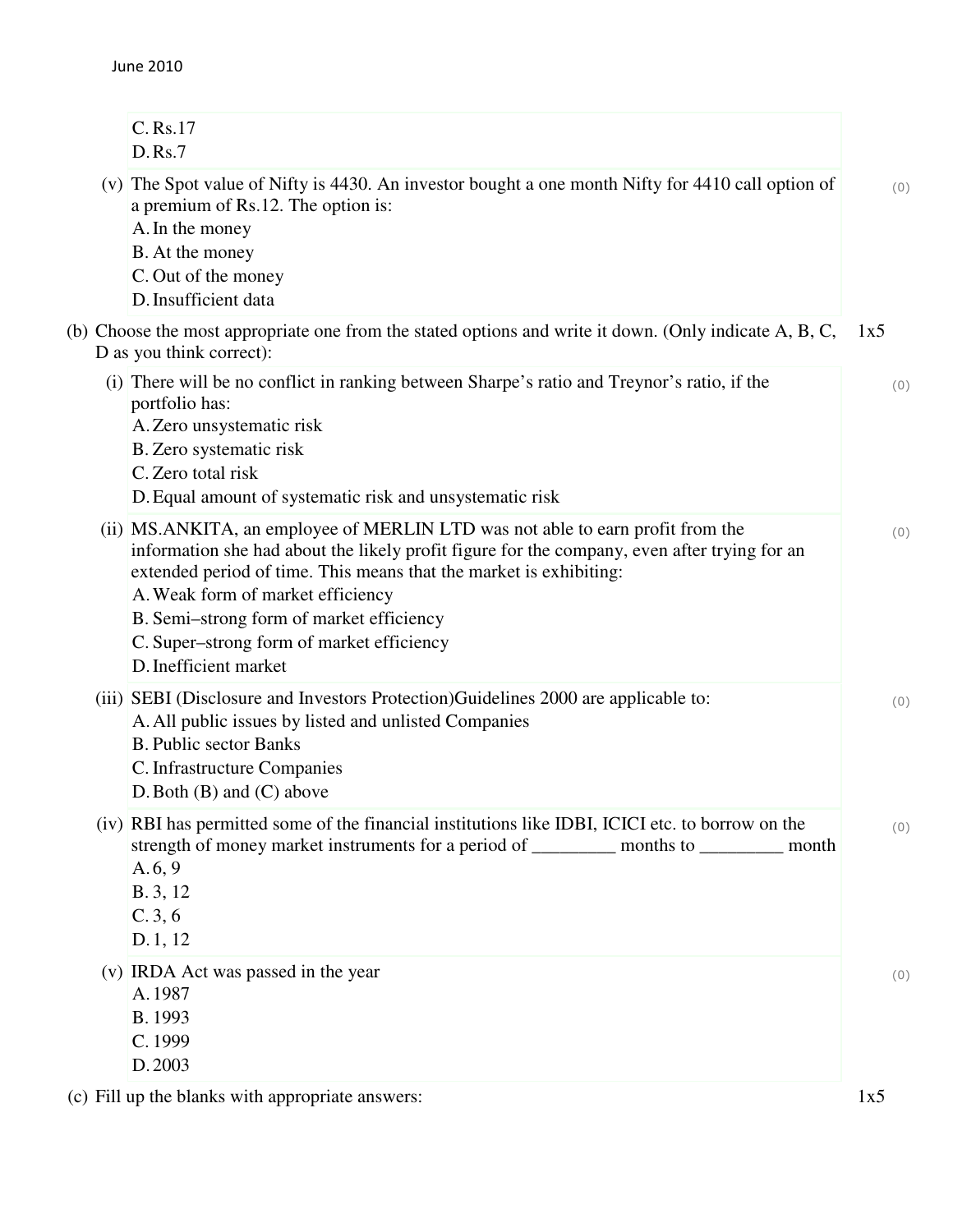|  |                                                                                                                                                                                 | (i) A __________ contains all information of the Company contents but does not have<br>information on price of securities offered and number of securities (quantum) offered through<br>such document to the public.                                                                                                                                                          | (0)   |  |  |  |  |
|--|---------------------------------------------------------------------------------------------------------------------------------------------------------------------------------|-------------------------------------------------------------------------------------------------------------------------------------------------------------------------------------------------------------------------------------------------------------------------------------------------------------------------------------------------------------------------------|-------|--|--|--|--|
|  |                                                                                                                                                                                 | (ii) ________ are those Institutional Investors generally perceived to possess expertise and the<br>financial muscle to evaluate and invest in the Capital market.                                                                                                                                                                                                            | (0)   |  |  |  |  |
|  |                                                                                                                                                                                 | (iii) The risk attributable to factors unique to a security is ___________.                                                                                                                                                                                                                                                                                                   | (0)   |  |  |  |  |
|  |                                                                                                                                                                                 | (iv) Penalty imposed on a stock exchange for margin violation, for the first instance is                                                                                                                                                                                                                                                                                      | (0)   |  |  |  |  |
|  |                                                                                                                                                                                 | (v) In the context of public issue, the expansion of RI is $\frac{1}{\sqrt{1-\frac{1}{\sqrt{1-\frac{1}{\sqrt{1-\frac{1}{\sqrt{1-\frac{1}{\sqrt{1-\frac{1}{\sqrt{1-\frac{1}{\sqrt{1-\frac{1}{\sqrt{1-\frac{1}{\sqrt{1-\frac{1}{\sqrt{1-\frac{1}{\sqrt{1-\frac{1}{\sqrt{1-\frac{1}{\sqrt{1-\frac{1}{\sqrt{1-\frac{1}{\sqrt{1-\frac{1}{\sqrt{1-\frac{1}{\sqrt{1-\frac{1}{\sqrt{$ | (0)   |  |  |  |  |
|  |                                                                                                                                                                                 | 2. (a) Explain in brief the terms 'Contango' and 'Backwardation' as used with respect to Futures<br>Contracts.                                                                                                                                                                                                                                                                | 3(0)  |  |  |  |  |
|  |                                                                                                                                                                                 | (b) Explain any 2 methods by which companies can raise funds through the primary market for setting<br>up or expanding their business.                                                                                                                                                                                                                                        | 2(0)  |  |  |  |  |
|  |                                                                                                                                                                                 | (c) In six month's time, Darjeeling Darlings Ltd., Bristol, United Kingdom will have to make a<br>payment of \$4,00,000. It is currently 1st June. With a view to hedge its transaction exposure, the<br>company is contemplating the various alternatives:                                                                                                                   | 15(0) |  |  |  |  |
|  | <b>Exchange rates:</b>                                                                                                                                                          |                                                                                                                                                                                                                                                                                                                                                                               |       |  |  |  |  |
|  | $$1.5719 - 1.5823$<br>Spot rate<br>Six month forward rate $$1.5502 - 1.5704$                                                                                                    |                                                                                                                                                                                                                                                                                                                                                                               |       |  |  |  |  |
|  | <b>Money market rates:</b>                                                                                                                                                      |                                                                                                                                                                                                                                                                                                                                                                               |       |  |  |  |  |
|  |                                                                                                                                                                                 | Borrow(%) Deposit (%)                                                                                                                                                                                                                                                                                                                                                         |       |  |  |  |  |
|  |                                                                                                                                                                                 | <b>US</b><br>4.5<br>6<br>$\overline{7}$<br>5.5                                                                                                                                                                                                                                                                                                                                |       |  |  |  |  |
|  | Foreign currency option prices $(1 \text{ unit is } £12,500)$ :                                                                                                                 |                                                                                                                                                                                                                                                                                                                                                                               |       |  |  |  |  |
|  |                                                                                                                                                                                 | Exercise price Call option (December) Put option (December)<br>\$1.70<br>\$0.037<br>\$0.096                                                                                                                                                                                                                                                                                   |       |  |  |  |  |
|  | With the help of necessary calculations you are required to help Darjeeling Darlings Ltd in<br>deciding which of the following hedging alternatives is the most favourable one: |                                                                                                                                                                                                                                                                                                                                                                               |       |  |  |  |  |
|  | (a) Forward market<br>(b) Cash (money) market<br>(c) Currency options                                                                                                           |                                                                                                                                                                                                                                                                                                                                                                               |       |  |  |  |  |
|  |                                                                                                                                                                                 | Ignore time value of money (in case of premia).                                                                                                                                                                                                                                                                                                                               |       |  |  |  |  |
|  |                                                                                                                                                                                 | 3. (a) Explain briefly the advantages of holding securities in "Demat" form rather than in physical form.                                                                                                                                                                                                                                                                     | 4 (0) |  |  |  |  |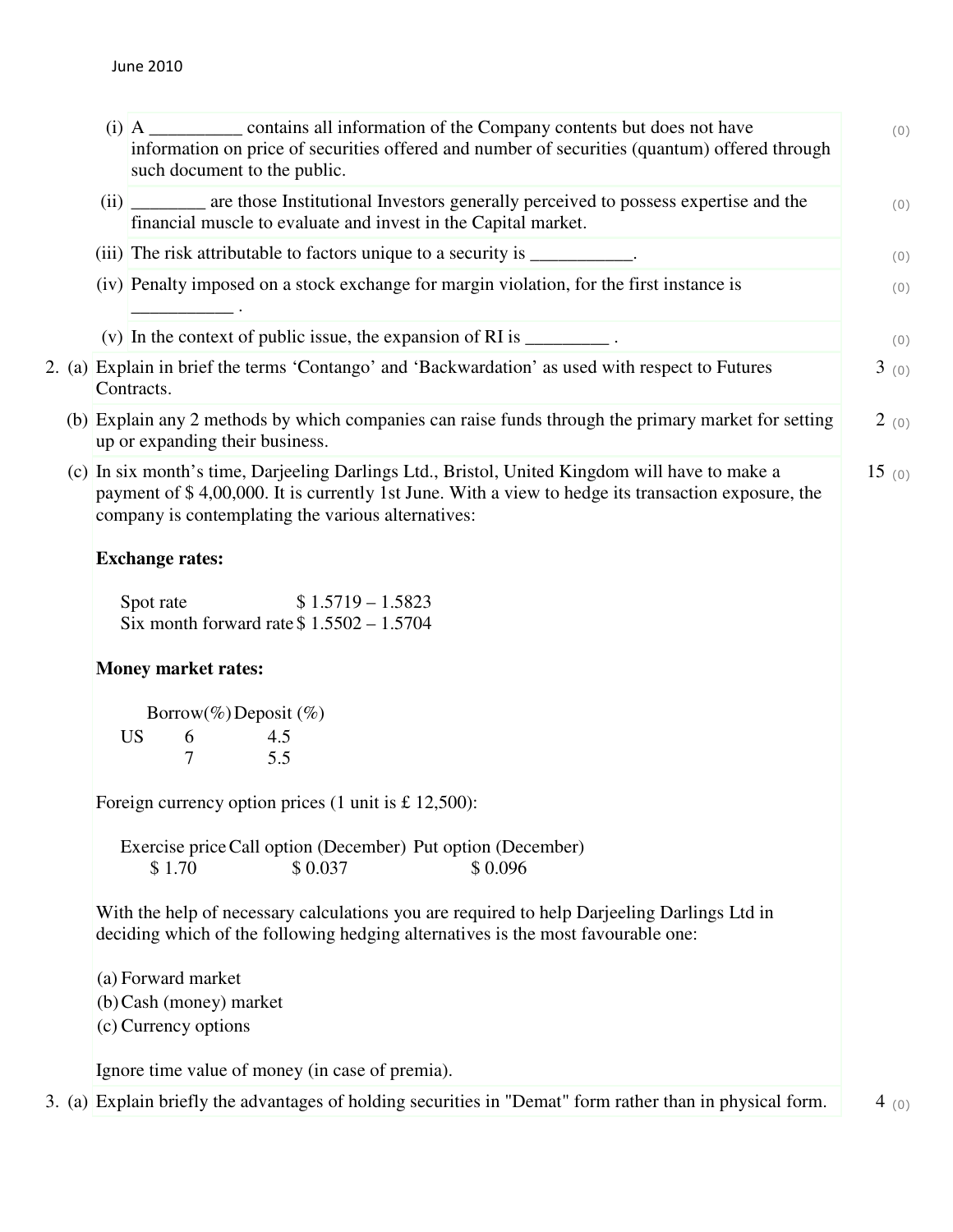| (b) State five important regulations prescribed by SEBI for the investments that can be made by a<br>Mutual Fund.                                                                                                                                                                                                                                                                                                                                                            |                                                               |             |                                        |                                                                                            | 5(0)                           |      |                     |
|------------------------------------------------------------------------------------------------------------------------------------------------------------------------------------------------------------------------------------------------------------------------------------------------------------------------------------------------------------------------------------------------------------------------------------------------------------------------------|---------------------------------------------------------------|-------------|----------------------------------------|--------------------------------------------------------------------------------------------|--------------------------------|------|---------------------|
| (c) The stock of MOULIN LTD is currently trading at Rs.500 and call option exercisable in three<br>months time and has an exercise rate of Rs.488. The standard deviation of continuously<br>compounded stock price change for MOULIN LTD is estimated to be 20% per year. The<br>annualized Treasury bill rate corresponding to this option life is 6% p.a. The company is going to<br>declare a <u>dividend</u> of Rs.15 and it is expected to be paid in two months time. |                                                               |             |                                        |                                                                                            |                                |      |                     |
| Requirements:                                                                                                                                                                                                                                                                                                                                                                                                                                                                |                                                               |             |                                        |                                                                                            |                                |      |                     |
| (i) Determine the value of a three–month call option the stock of MOULIN LTD (using Black<br>Scholes model)                                                                                                                                                                                                                                                                                                                                                                  |                                                               |             |                                        |                                                                                            |                                |      |                     |
| (ii) What would be the value of Put Option if the current price of stock is considered to be<br>Rs.485.15?<br>Note: Extracted from tables:<br>(1) Natural Logarithm : $In(0.99416) = -0.005857$<br>In $(1.02459) = 0.024929$<br>(2) Value of $e^{-x}$ : $e^{-0.02} = 0.9802$ , $e^{-0.015} = 0.9851$<br>(3) For N(x) : Where $X \ge 0$ : N (0.1414) = 0.5562<br>$N(0.0414) = 0.5165$                                                                                         |                                                               |             |                                        |                                                                                            |                                |      |                     |
|                                                                                                                                                                                                                                                                                                                                                                                                                                                                              | $N(-0.0414) = 0.4835$                                         |             | Where $X \le 0$ : N (-0.1414) = 0.4438 | (4) PVIF $(6\%, 0.25 \text{ years}) = 0.9852$ , PVIF $(6\%, 1/6 \text{ years}) = 0.9901$ . |                                |      |                     |
|                                                                                                                                                                                                                                                                                                                                                                                                                                                                              | (i) Daily Mark-to-Market settlement.<br>(ii) Final settlement |             |                                        | (d) What is the settlement schedule for the Interest Rate Futures contracts for:           |                                |      | $2+2$ (0)           |
| 4. (a) The target payout ratio for DYNAMIC SUPERMACHINES LTD. IS 0.4. The dividend<br>per share for the current year is Rs.14. The dividend per share in the previous year was Rs.12. The<br>weightage given to the current year earnings is 0.60. The number of Equity Shares outstanding in<br>the company is 10,00,000. If P/E multiple is 9, applying Lintner Model of dividend policy to the<br>company, compute the market capitalization of the company.              |                                                               |             |                                        |                                                                                            |                                | 5(0) |                     |
| (b) MR.ANKAN ANAND an analyst at REVAMP SECURITIES LTD. has made risk and return<br>projections for the securities of GLOBSIN LTD and ASHEEKA LTD which are as follows:                                                                                                                                                                                                                                                                                                      |                                                               |             |                                        |                                                                                            |                                |      | $6+3$ (0)<br>$+4+2$ |
|                                                                                                                                                                                                                                                                                                                                                                                                                                                                              | Scenario                                                      | Probability | Return on<br>Globsin Ltd. (%)          | Return on<br>Asheeka Ltd. (%)                                                              | <b>Market Return</b><br>$(\%)$ |      |                     |
|                                                                                                                                                                                                                                                                                                                                                                                                                                                                              | 2% GDP growth                                                 | 0.03        | $-5$                                   | 21                                                                                         | $-20$                          |      |                     |
|                                                                                                                                                                                                                                                                                                                                                                                                                                                                              | 4% GDP growth                                                 | 0.10        | $\overline{4}$                         | 15                                                                                         | $-5$                           |      |                     |

6% GDP growth 0.27 10 0 0 10 8% GDP growth 0.20 18 – 1 20 9% GDP growth 0.40 25 – 4 30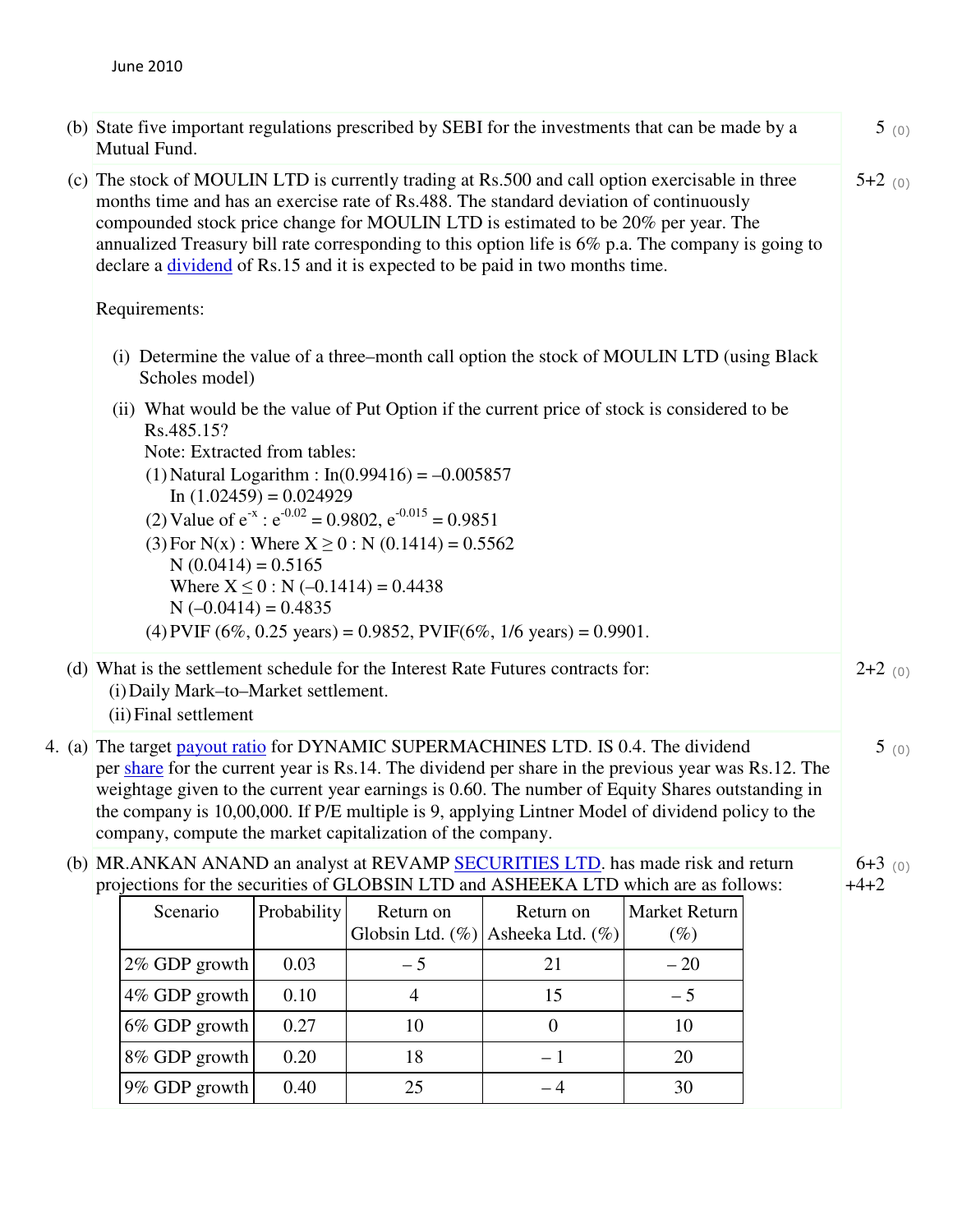It is felt that the interest rate of 5.60% on the 91 day T–bill is a good approximation of the risk free rate.

Assuming that CAPM holds good in the market answer the following:

(i)Calculate Ex–ante betas for both the companies.

(ii)Calculate Ex–ante alpha for both the companies.

(iii)Determine the proportion of systematic risk and unsystematic risk in the two stocks.

(iv)State whether the stocks of Globsin Ltd and Asheeka Ltd are underpriced or overprices.

## **SECTION II (40 Marks)**

### (CORPORATE LAWS)

Answer *Question No. 5* which is compulsory and any two from the rest in this section.

|  | 5. (a) State with reasons whether true or false (Mere conclusion will not suffice):                                                                                                                                                                                                                                                                                                                                                                                                  | 2x3  |
|--|--------------------------------------------------------------------------------------------------------------------------------------------------------------------------------------------------------------------------------------------------------------------------------------------------------------------------------------------------------------------------------------------------------------------------------------------------------------------------------------|------|
|  | (i) A company having a paid-up share capital of Rs.50 lakhs or more can appoint a sole selling<br>agent with the approval of the Central Government.                                                                                                                                                                                                                                                                                                                                 | (0)  |
|  | (ii) A statement in lieu of prospectus filed when shares are not issued to public, but private<br>sources needs to be signed by any two directors of the company.                                                                                                                                                                                                                                                                                                                    | (0)  |
|  | (iii) The guidelines for good Corporate Government 2009 brought out by Ministry of Company<br>affairs are for voluntary compliance and are not mandatory.                                                                                                                                                                                                                                                                                                                            | (0)  |
|  | (b) Fill up the blanks with the appropriate answers:                                                                                                                                                                                                                                                                                                                                                                                                                                 | 1x4  |
|  | (i) Alteration of share capital requires the passing of ____________ resolution.                                                                                                                                                                                                                                                                                                                                                                                                     | (0)  |
|  | (ii) Mr. Anup Kumar is a director of SHEETAL LTD which failed to file its annual return from<br>the year 2006-07. The maximum period for which Mr. Anup will be disqualified from<br>becoming a director in any Public Limited Company is _______________ years.                                                                                                                                                                                                                     | (0)  |
|  | (iii) Clause ________________ of the Listing Agreement deals with principles of Corporate<br>Governance.                                                                                                                                                                                                                                                                                                                                                                             | (0)  |
|  | Corporate Governance.                                                                                                                                                                                                                                                                                                                                                                                                                                                                | (0)  |
|  | 6. (a) The Official Liquidator of VASUDHA LTD receives a notice for a trade creditor of the Company<br>that the court has passed a decree in its favour, relating to the dues for services rendered to<br>VASUDHA LTD, and that the amount specified in the court decree should be paid first, prior to<br>the clearing of dues of workmen. The same is opposed by the workmen. Advice the official<br>Liquidator suitably; with reference to provisions of the Companies Act, 1956. | 7(0) |
|  | (b) An application was filed by Mr. Lalit Modi under Sec.403 of the Companies Act, 1956 seeking<br>direction to an annual general meeting(AGM) scheduled to be held on 10th June, 2010 at the<br>factory premises instead of the registered office of the company, and also to adopt the accounts<br>and reappointments of auditors at the AGM, in accordance with the outcome of his petition. The                                                                                  | 4(0) |